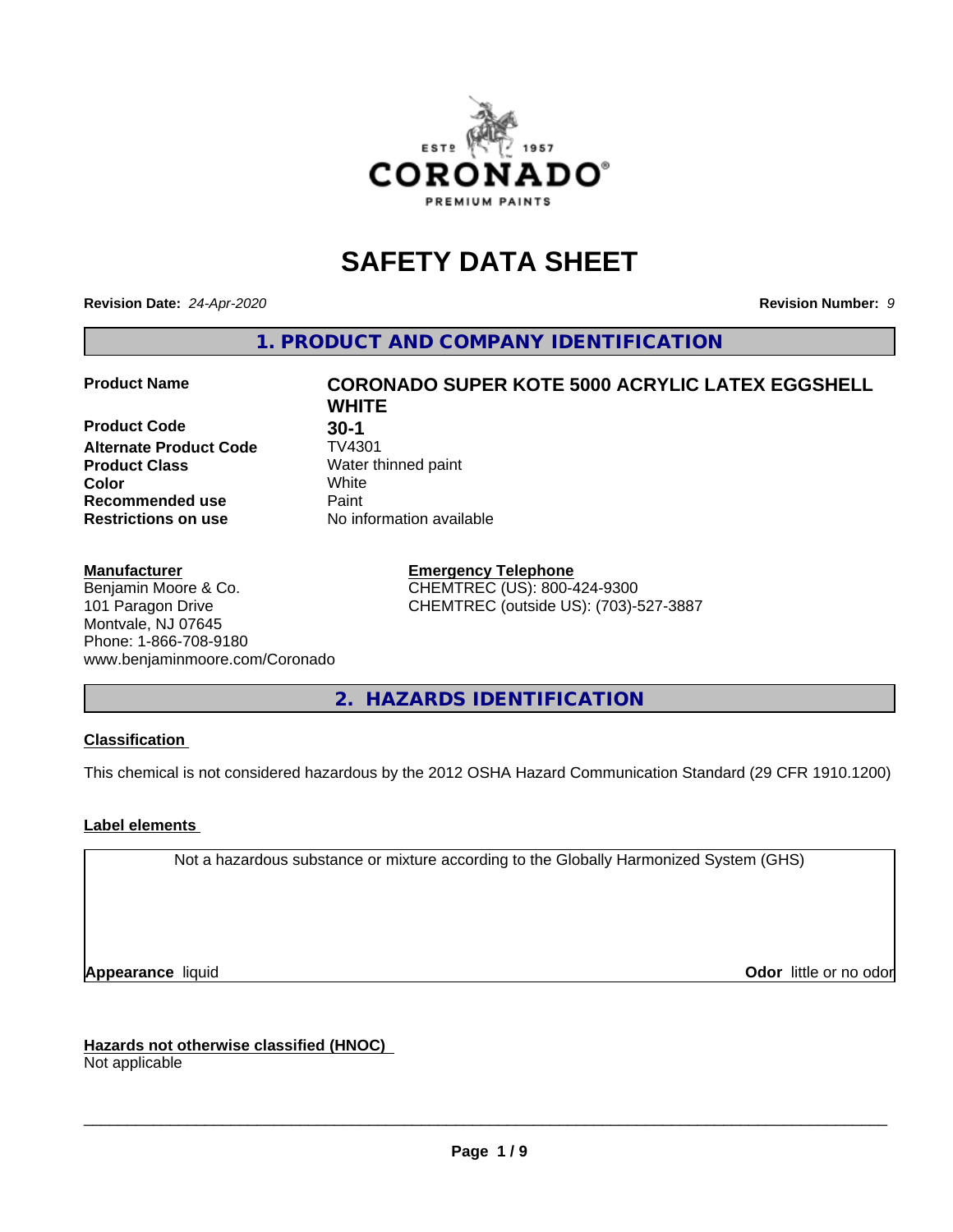#### **Other information**

No information available

## **3. COMPOSITION INFORMATION ON COMPONENTS**

\_\_\_\_\_\_\_\_\_\_\_\_\_\_\_\_\_\_\_\_\_\_\_\_\_\_\_\_\_\_\_\_\_\_\_\_\_\_\_\_\_\_\_\_\_\_\_\_\_\_\_\_\_\_\_\_\_\_\_\_\_\_\_\_\_\_\_\_\_\_\_\_\_\_\_\_\_\_\_\_\_\_\_\_\_\_\_\_\_\_\_\_\_

| <b>Chemical name</b>     | CAS No.<br>r۸                 | <br>$\sim$<br>Weight-'<br>-70 |
|--------------------------|-------------------------------|-------------------------------|
| Titanı<br>dioxide<br>.um | $\sim$<br>-<br>13463<br>3-D7- | ററ<br>. –<br>∠⊾<br>           |
| Nepheline svenite        | 244-96-5<br>$\sim$            | 10                            |

|                                                  | 4. FIRST AID MEASURES                                                                                    |
|--------------------------------------------------|----------------------------------------------------------------------------------------------------------|
| <b>General Advice</b>                            | No hazards which require special first aid measures.                                                     |
| <b>Eye Contact</b>                               | Rinse thoroughly with plenty of water for at least 15 minutes and consult a<br>physician.                |
| <b>Skin Contact</b>                              | Wash off immediately with soap and plenty of water while removing all<br>contaminated clothes and shoes. |
| <b>Inhalation</b>                                | Move to fresh air. If symptoms persist, call a physician.                                                |
| Ingestion                                        | Clean mouth with water and afterwards drink plenty of water. Consult a physician<br>if necessary.        |
| <b>Most Important</b><br><b>Symptoms/Effects</b> | None known.                                                                                              |
| <b>Notes To Physician</b>                        | Treat symptomatically.                                                                                   |

**5. FIRE-FIGHTING MEASURES**

| <b>Suitable Extinguishing Media</b>                                              | Use extinguishing measures that are appropriate to local<br>circumstances and the surrounding environment.                                   |
|----------------------------------------------------------------------------------|----------------------------------------------------------------------------------------------------------------------------------------------|
| Protective equipment and precautions for firefighters                            | As in any fire, wear self-contained breathing apparatus<br>pressure-demand, MSHA/NIOSH (approved or equivalent)<br>and full protective gear. |
| <b>Specific Hazards Arising From The Chemical</b>                                | Closed containers may rupture if exposed to fire or<br>extreme heat.                                                                         |
| Sensitivity to mechanical impact                                                 | No                                                                                                                                           |
| Sensitivity to static discharge                                                  | No.                                                                                                                                          |
| <b>Flash Point Data</b><br>Flash point (°F)<br>Flash Point (°C)<br><b>Method</b> | Not applicable<br>Not applicable<br>Not applicable                                                                                           |
|                                                                                  |                                                                                                                                              |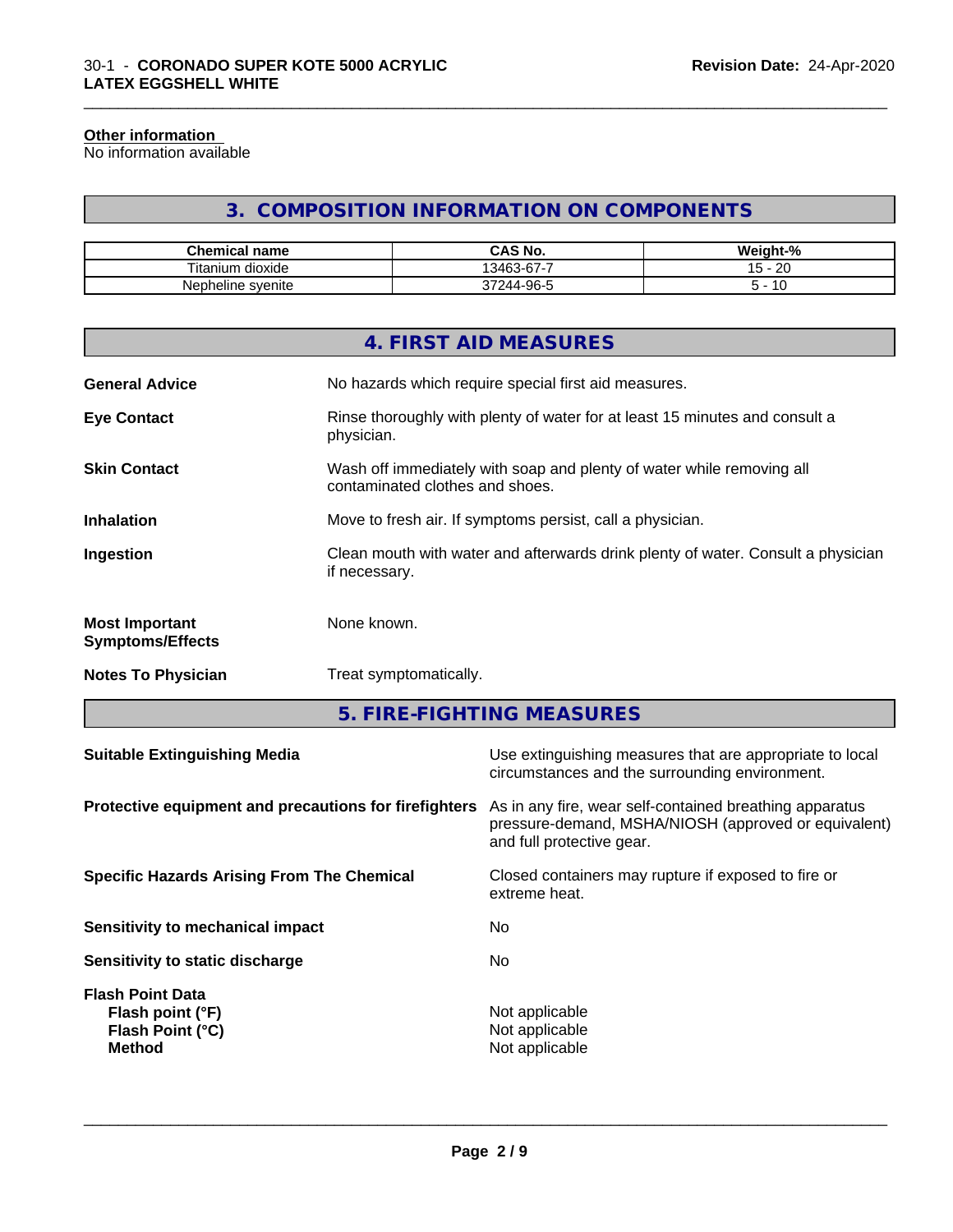#### **Flammability Limits In Air**

**Lower flammability limit:** Not applicable **Upper flammability limit:** Not applicable

\_\_\_\_\_\_\_\_\_\_\_\_\_\_\_\_\_\_\_\_\_\_\_\_\_\_\_\_\_\_\_\_\_\_\_\_\_\_\_\_\_\_\_\_\_\_\_\_\_\_\_\_\_\_\_\_\_\_\_\_\_\_\_\_\_\_\_\_\_\_\_\_\_\_\_\_\_\_\_\_\_\_\_\_\_\_\_\_\_\_\_\_\_

**NFPA Health:** 1 **Flammability:** 0 **Instability:** 0 **Special:** Not Applicable

#### **NFPA Legend**

- 0 Not Hazardous
- 1 Slightly
- 2 Moderate
- 3 High
- 4 Severe

*The ratings assigned are only suggested ratings, the contractor/employer has ultimate responsibilities for NFPA ratings where this system is used.*

*Additional information regarding the NFPA rating system is available from the National Fire Protection Agency (NFPA) at www.nfpa.org.*

#### **6. ACCIDENTAL RELEASE MEASURES**

| <b>Personal Precautions</b>      | Avoid contact with skin, eyes and clothing. Ensure adequate ventilation.                                                                                                         |
|----------------------------------|----------------------------------------------------------------------------------------------------------------------------------------------------------------------------------|
| <b>Other Information</b>         | Prevent further leakage or spillage if safe to do so.                                                                                                                            |
| <b>Environmental precautions</b> | See Section 12 for additional Ecological Information.                                                                                                                            |
| <b>Methods for Cleaning Up</b>   | Soak up with inert absorbent material. Sweep up and shovel into suitable<br>containers for disposal.                                                                             |
|                                  | 7. HANDLING AND STORAGE                                                                                                                                                          |
| <b>Handling</b>                  | Avoid contact with skin, eyes and clothing. Avoid breathing vapors, spray mists or<br>sanding dust. In case of insufficient ventilation, wear suitable respiratory<br>equipment. |
| <b>Storage</b>                   | Keep container tightly closed. Keep out of the reach of children.                                                                                                                |
| <b>Incompatible Materials</b>    | No information available                                                                                                                                                         |

**8. EXPOSURE CONTROLS/PERSONAL PROTECTION**

#### **Exposure Limits**

| name<br>Chemical<br>пане | . .<br>.GIF<br>"<br>. .<br>$\ddot{\phantom{0}}$ | <b>DEI</b><br>n<br>--<br>$-$<br>-- |
|--------------------------|-------------------------------------------------|------------------------------------|
| m dioxide<br>l Itanium   | <b>TMA</b><br>ma/mª<br>. .                      | ™ட<br>ma/n<br>.                    |

#### **Legend**

ACGIH - American Conference of Governmental Industrial Hygienists Exposure Limits OSHA - Occupational Safety & Health Administration Exposure Limits N/E - Not Established

**Engineering Measures** Ensure adequate ventilation, especially in confined areas.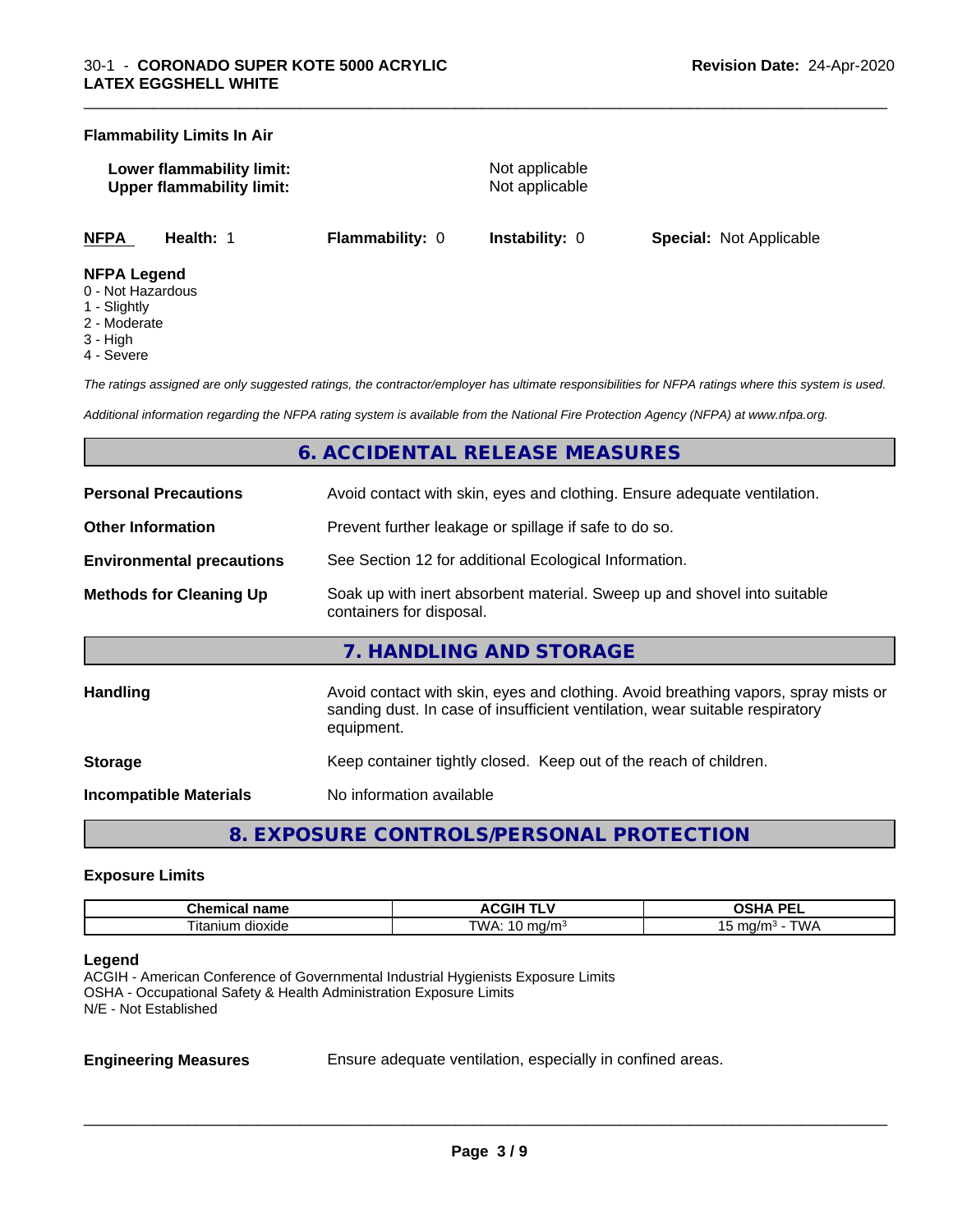#### **Personal Protective Equipment**<br> **Eve/Face Protection Eye/Face Protection** Safety glasses with side-shields.<br> **Skin Protection** Protective gloves and impervious Protective gloves and impervious clothing. **Respiratory Protection** In case of insufficient ventilation wear suitable respiratory equipment. **Hygiene Measures** Avoid contact with skin, eyes and clothing. Remove and wash contaminated clothing before re-use. Wash thoroughly after handling.

#### **9. PHYSICAL AND CHEMICAL PROPERTIES**

**Appearance** liquid **Odor**<br> **Odor Threshold**<br> **Odor Threshold**<br> **CODOR**<br> **CODOR**<br> **CODOR**<br> **CODOR**<br> **CODOR**<br> **CODOR**<br> **CODOR**<br> **CODOR**<br> **CODOR**<br> **CODOR Density (Ibs/gal)** 10.65 - 10.75 **Specific Gravity** 1.27 - 1.29 **pH pH**  $\blacksquare$ **Viscosity (cps)** No information available **Solubility(ies)** No information available **Water solubility** No information available **Evaporation Rate No information available No information available Vapor pressure** No information available **Vapor density No information available No information available Wt.** % Solids 40 - 50 **Vol. % Solids** 25 - 35 **Wt. % Volatiles** 50 - 60 **Vol. % Volatiles** 65 - 75 **VOC Regulatory Limit (g/L)** < 50 **Boiling Point (°F)** 212 **Boiling Point**  $(°C)$  100 **Freezing point (°F)** 32 **Freezing Point (°C)** 0 **Flash point (°F)**<br> **Flash Point (°C)**<br> **Flash Point (°C)**<br> **Not** applicable **Flash Point (°C) Method** Not applicable Not applicable **Flammability (solid, gas)** Not applicable **Upper flammability limit:** Not applicable **Lower flammability limit:** Not applicable **Autoignition Temperature (°F)** No information available **Autoignition Temperature (°C)** No information available **Decomposition Temperature (°F)**<br> **Decomposition Temperature (°C)** No information available **Decomposition Temperature (°C) Partition coefficient Contract Community No information available** 

**No information available** 

\_\_\_\_\_\_\_\_\_\_\_\_\_\_\_\_\_\_\_\_\_\_\_\_\_\_\_\_\_\_\_\_\_\_\_\_\_\_\_\_\_\_\_\_\_\_\_\_\_\_\_\_\_\_\_\_\_\_\_\_\_\_\_\_\_\_\_\_\_\_\_\_\_\_\_\_\_\_\_\_\_\_\_\_\_\_\_\_\_\_\_\_\_

#### **10. STABILITY AND REACTIVITY**

| <b>Reactivity</b>             | Not Applicable                           |
|-------------------------------|------------------------------------------|
| <b>Chemical Stability</b>     | Stable under normal conditions.          |
| <b>Conditions to avoid</b>    | Prevent from freezing.                   |
| <b>Incompatible Materials</b> | No materials to be especially mentioned. |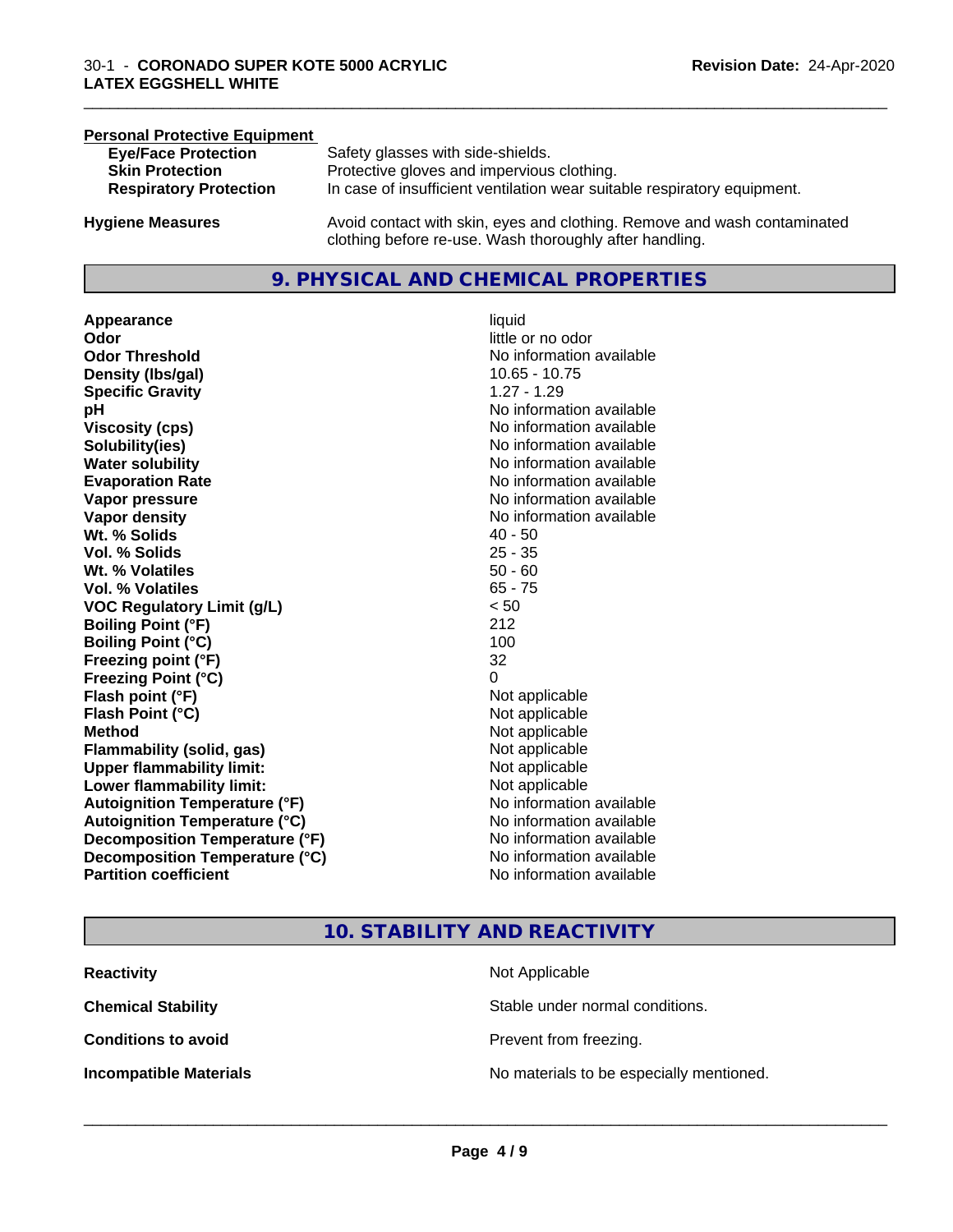| <b>Hazardous Decomposition Products</b>  | None under normal use.                                                                                          |
|------------------------------------------|-----------------------------------------------------------------------------------------------------------------|
|                                          |                                                                                                                 |
| Possibility of hazardous reactions       | None under normal conditions of use.                                                                            |
|                                          | 11. TOXICOLOGICAL INFORMATION                                                                                   |
| <b>Product Information</b>               |                                                                                                                 |
| Information on likely routes of exposure |                                                                                                                 |
| <b>Principal Routes of Exposure</b>      | Eye contact, skin contact and inhalation.                                                                       |
| <b>Acute Toxicity</b>                    |                                                                                                                 |
| <b>Product Information</b>               | No information available                                                                                        |
|                                          | Symptoms related to the physical, chemical and toxicological characteristics                                    |
| <b>Symptoms</b>                          | No information available                                                                                        |
|                                          | Delayed and immediate effects as well as chronic effects from short and long-term exposure                      |
| Eye contact                              | May cause slight irritation.                                                                                    |
| <b>Skin contact</b>                      | Substance may cause slight skin irritation. Prolonged or repeated contact may dry<br>skin and cause irritation. |
| Inhalation                               | May cause irritation of respiratory tract.                                                                      |
| Ingestion                                | Ingestion may cause gastrointestinal irritation, nausea, vomiting and diarrhea.                                 |
| <b>Sensitization</b>                     | No information available                                                                                        |
| <b>Neurological Effects</b>              | No information available.                                                                                       |
| <b>Mutagenic Effects</b>                 | No information available.                                                                                       |
| <b>Reproductive Effects</b>              | No information available.                                                                                       |
| <b>Developmental Effects</b>             | No information available.                                                                                       |
| <b>Target organ effects</b>              | No information available.                                                                                       |
| <b>STOT - single exposure</b>            | No information available.                                                                                       |
| STOT - repeated exposure                 | No information available.                                                                                       |
| Other adverse effects                    | No information available.                                                                                       |
| <b>Aspiration Hazard</b>                 | No information available                                                                                        |
| <b>Numerical measures of toxicity</b>    |                                                                                                                 |
|                                          |                                                                                                                 |

\_\_\_\_\_\_\_\_\_\_\_\_\_\_\_\_\_\_\_\_\_\_\_\_\_\_\_\_\_\_\_\_\_\_\_\_\_\_\_\_\_\_\_\_\_\_\_\_\_\_\_\_\_\_\_\_\_\_\_\_\_\_\_\_\_\_\_\_\_\_\_\_\_\_\_\_\_\_\_\_\_\_\_\_\_\_\_\_\_\_\_\_\_

#### **The following values are calculated based on chapter 3.1 of the GHS document**

**ATEmix (oral)** 58970 mg/kg

#### **Component Information**

| Chemical name    | LD50<br>Jral            | Dermal LD50 | LC50<br>Inhalation |
|------------------|-------------------------|-------------|--------------------|
| Titanium dioxide | Rat<br>10000<br>, mg/kg |             |                    |
| 13463-67-7       |                         |             |                    |

#### **Chronic Toxicity**

#### **Carcinogenicity**

*The information below indicateswhether each agency has listed any ingredient as a carcinogen:.*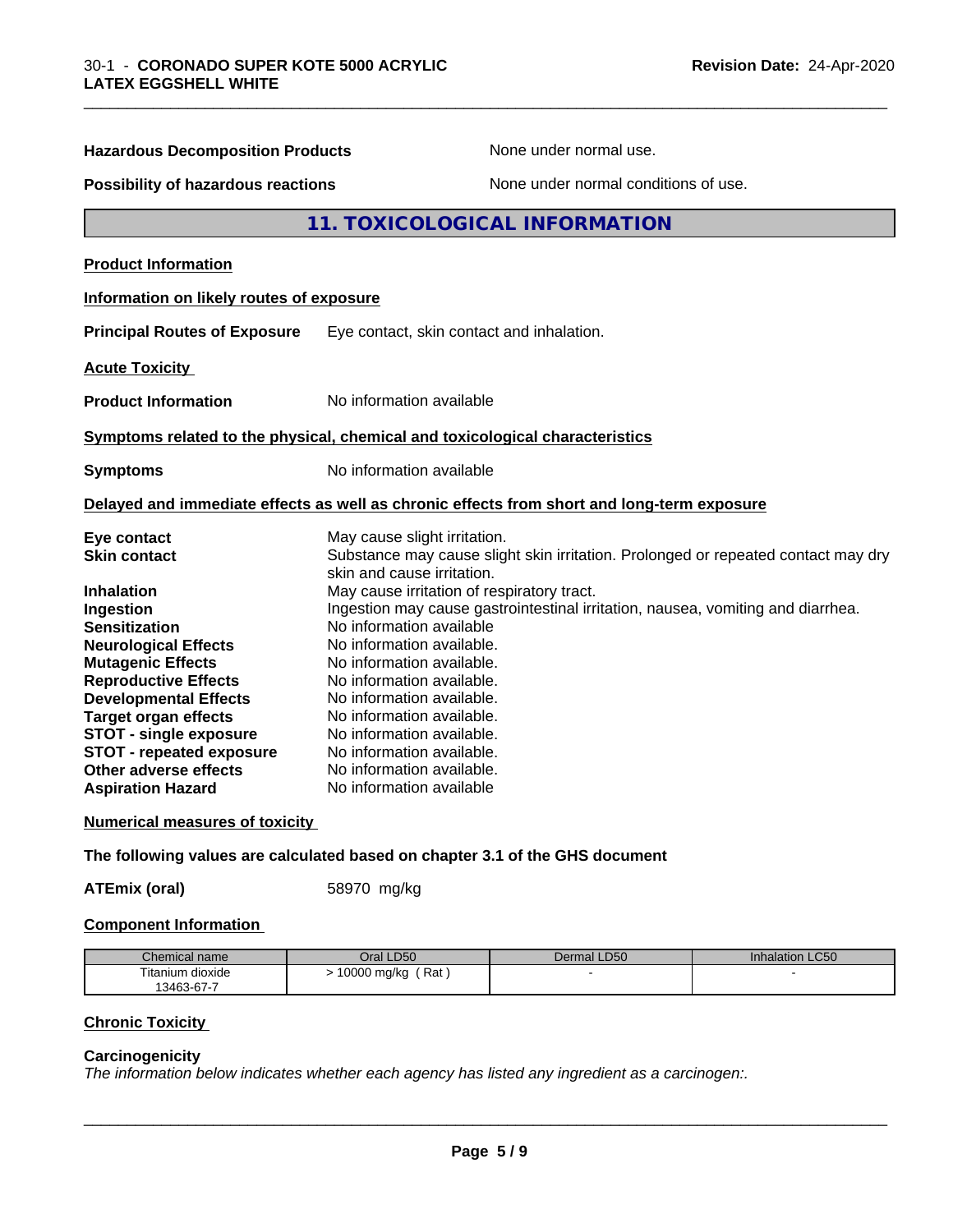| Chemical<br>name                                                                                                                                | <b>IARC</b>               | <b>NTP</b> | <b>OSHA</b> |
|-------------------------------------------------------------------------------------------------------------------------------------------------|---------------------------|------------|-------------|
|                                                                                                                                                 | .<br>2B<br>Possible Human |            | Listed<br>. |
| <b>The Contract of the Contract of the Contract of the Contract of the Contract of the Contract of the Contract o</b><br>n dioxide<br>l itanıum | Carcinoɑen                |            |             |

\_\_\_\_\_\_\_\_\_\_\_\_\_\_\_\_\_\_\_\_\_\_\_\_\_\_\_\_\_\_\_\_\_\_\_\_\_\_\_\_\_\_\_\_\_\_\_\_\_\_\_\_\_\_\_\_\_\_\_\_\_\_\_\_\_\_\_\_\_\_\_\_\_\_\_\_\_\_\_\_\_\_\_\_\_\_\_\_\_\_\_\_\_

• Although IARC has classified titanium dioxide as possibly carcinogenic to humans (2B), their summary concludes: "No significant exposure to titanium dioxide is thought to occur during the use of products in which titanium dioxide is bound to other materials, such as paint."

#### **Legend**

IARC - International Agency for Research on Cancer NTP - National Toxicity Program OSHA - Occupational Safety & Health Administration

**12. ECOLOGICAL INFORMATION**

#### **Ecotoxicity Effects**

The environmental impact of this product has not been fully investigated.

#### **Product Information**

#### **Acute Toxicity to Fish**

No information available

#### **Acute Toxicity to Aquatic Invertebrates**

No information available

#### **Acute Toxicity to Aquatic Plants**

No information available

#### **Persistence / Degradability**

No information available.

#### **Bioaccumulation**

No information available.

#### **Mobility in Environmental Media**

No information available.

#### **Ozone**

No information available

#### **Component Information**

#### **Acute Toxicity to Fish**

Titanium dioxide  $LC50:$  > 1000 mg/L (Fathead Minnow - 96 hr.)

### **Acute Toxicity to Aquatic Invertebrates**

No information available

#### **Acute Toxicity to Aquatic Plants**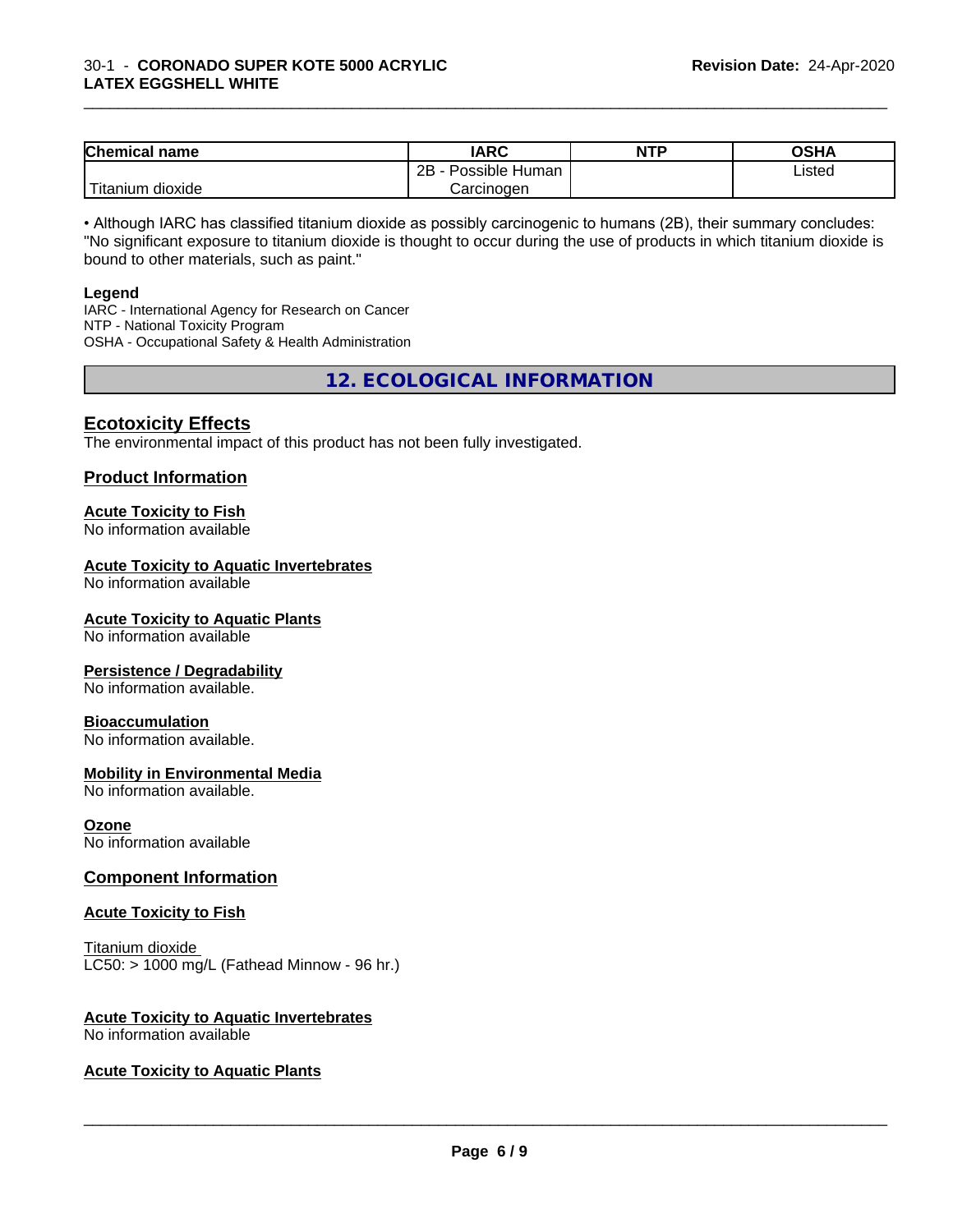No information available

|                              | 13. DISPOSAL CONSIDERATIONS                                                                                                                                                                                               |
|------------------------------|---------------------------------------------------------------------------------------------------------------------------------------------------------------------------------------------------------------------------|
| <b>Waste Disposal Method</b> | Dispose of in accordance with federal, state, and local regulations. Local<br>requirements may vary, consult your sanitation department or state-designated<br>environmental protection agency for more disposal options. |
|                              | 14. TRANSPORT INFORMATION                                                                                                                                                                                                 |
| <b>DOT</b>                   | Not regulated                                                                                                                                                                                                             |
| <b>ICAO/IATA</b>             | Not regulated                                                                                                                                                                                                             |
| <b>IMDG/IMO</b>              | Not regulated                                                                                                                                                                                                             |
|                              | <b>15. REGULATORY INFORMATION</b>                                                                                                                                                                                         |
|                              |                                                                                                                                                                                                                           |

\_\_\_\_\_\_\_\_\_\_\_\_\_\_\_\_\_\_\_\_\_\_\_\_\_\_\_\_\_\_\_\_\_\_\_\_\_\_\_\_\_\_\_\_\_\_\_\_\_\_\_\_\_\_\_\_\_\_\_\_\_\_\_\_\_\_\_\_\_\_\_\_\_\_\_\_\_\_\_\_\_\_\_\_\_\_\_\_\_\_\_\_\_

#### **International Inventories**

| <b>TSCA: United States</b> | Yes - All components are listed or exempt. |
|----------------------------|--------------------------------------------|
| <b>DSL: Canada</b>         | Yes - All components are listed or exempt. |

#### **Federal Regulations**

| Nο |  |
|----|--|
| Nο |  |
| No |  |
| No |  |
| No |  |
|    |  |

#### **SARA 313**

Section 313 of Title III of the Superfund Amendments and Reauthorization Act of 1986 (SARA). This product contains a chemical or chemicals which are subject to the reporting requirements of the Act and Title 40 of the Code of Federal Regulations, Part 372:

*None*

**Clean Air Act,Section 112 Hazardous Air Pollutants (HAPs) (see 40 CFR 61)** This product contains the following HAPs:

*None*

#### **US State Regulations**

#### **California Proposition 65**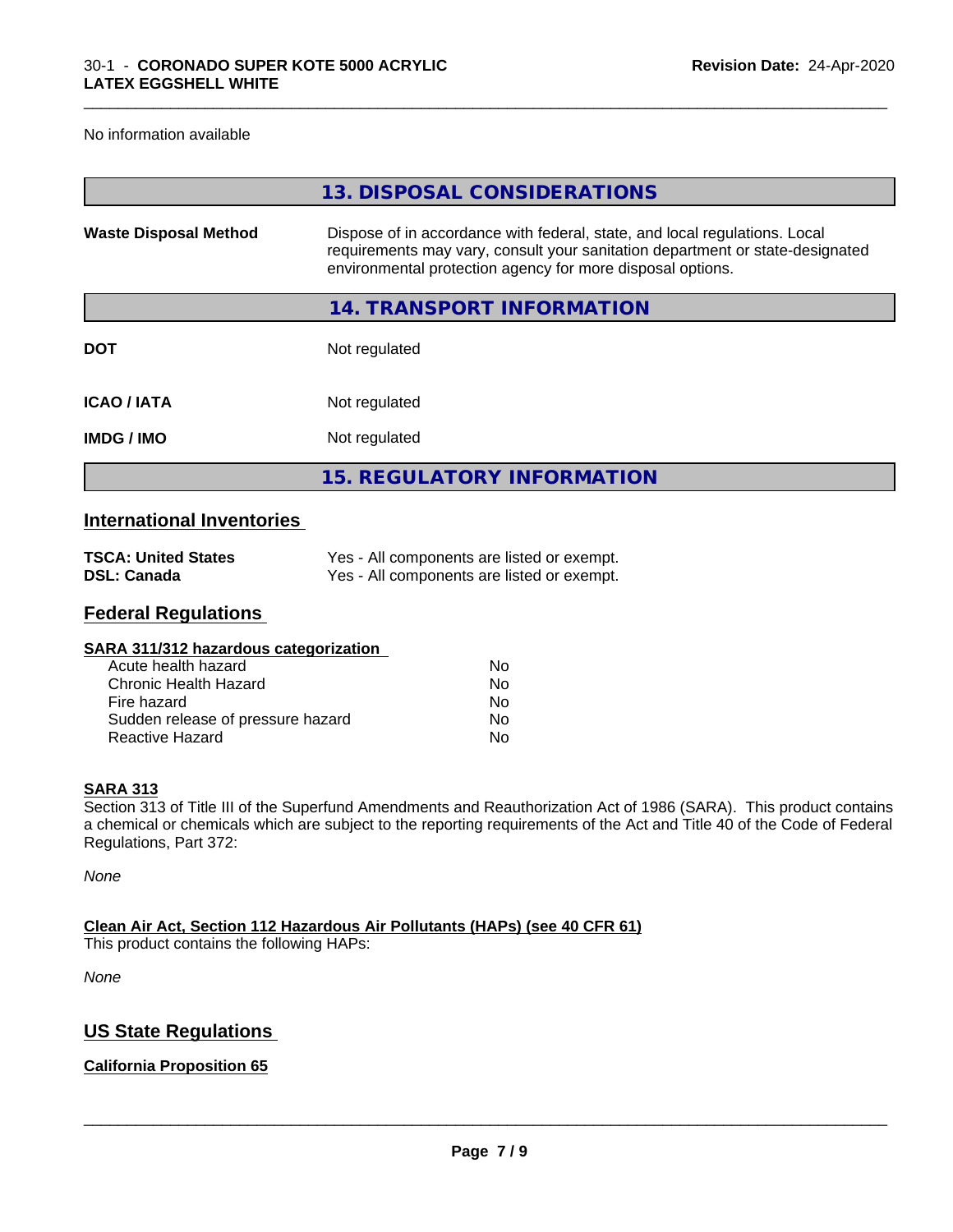# **AVIMARNING:** Cancer and Reproductive Harm– www.P65warnings.ca.gov

#### **State Right-to-Know**

| $-1$<br>пане<br>91 I I I<br>uu | ма<br>. | <b>AFCAU</b><br>…Ne…<br> | .<br>anıa |
|--------------------------------|---------|--------------------------|-----------|
| dioxide<br>l itanıum           |         |                          |           |

#### **Legend**

X - Listed

#### **16. OTHER INFORMATION**

| HMIS | Health: 1 | <b>Flammability: 0</b> | <b>Reactivity: 0 PPE: -</b> |  |
|------|-----------|------------------------|-----------------------------|--|
|      |           |                        |                             |  |

#### **HMIS Legend**

- 0 Minimal Hazard
- 1 Slight Hazard
- 2 Moderate Hazard
- 3 Serious Hazard
- 4 Severe Hazard
- \* Chronic Hazard
- X Consult your supervisor or S.O.P. for "Special" handling instructions.

*Note: The PPE rating has intentionally been left blank. Choose appropriate PPE that will protect employees from the hazards the material will present under the actual normal conditions of use.*

*Caution: HMISÒ ratings are based on a 0-4 rating scale, with 0 representing minimal hazards or risks, and 4 representing significant hazards or risks. Although HMISÒ ratings are not required on MSDSs under 29 CFR 1910.1200, the preparer, has chosen to provide them. HMISÒ ratings are to be used only in conjunction with a fully implemented HMISÒ program by workers who have received appropriate HMISÒ training. HMISÒ is a registered trade and service mark of the NPCA. HMISÒ materials may be purchased exclusively from J. J. Keller (800) 327-6868.*

 **WARNING!** If you scrape, sand, or remove old paint, you may release lead dust. LEAD IS TOXIC. EXPOSURE TO LEAD DUST CAN CAUSE SERIOUS ILLNESS, SUCH AS BRAIN DAMAGE, ESPECIALLY IN CHILDREN. PREGNANT WOMEN SHOULD ALSO AVOID EXPOSURE.Wear a NIOSH approved respirator to control lead exposure. Clean up carefully with a HEPA vacuum and a wet mop. Before you start, find out how to protect yourself and your family by contacting the National Lead Information Hotline at 1-800-424-LEAD or log on to www.epa.gov/lead.

| <b>Prepared By</b>                               | <b>Product Stewardship Department</b><br>Benjamin Moore & Co.<br>101 Paragon Drive<br>Montvale, NJ 07645 |  |  |
|--------------------------------------------------|----------------------------------------------------------------------------------------------------------|--|--|
| <b>Revision Date:</b><br><b>Revision Summary</b> | 800-225-5554<br>24-Apr-2020<br>Not available                                                             |  |  |

Disclaimer

The information contained herein is presented in good faith and believed to be accurate as of the effective date shown above. This information is furnished without warranty of any kind. Employers should use this information only as a **supplement to other information gathered by them and must make independent determination of suitability and**